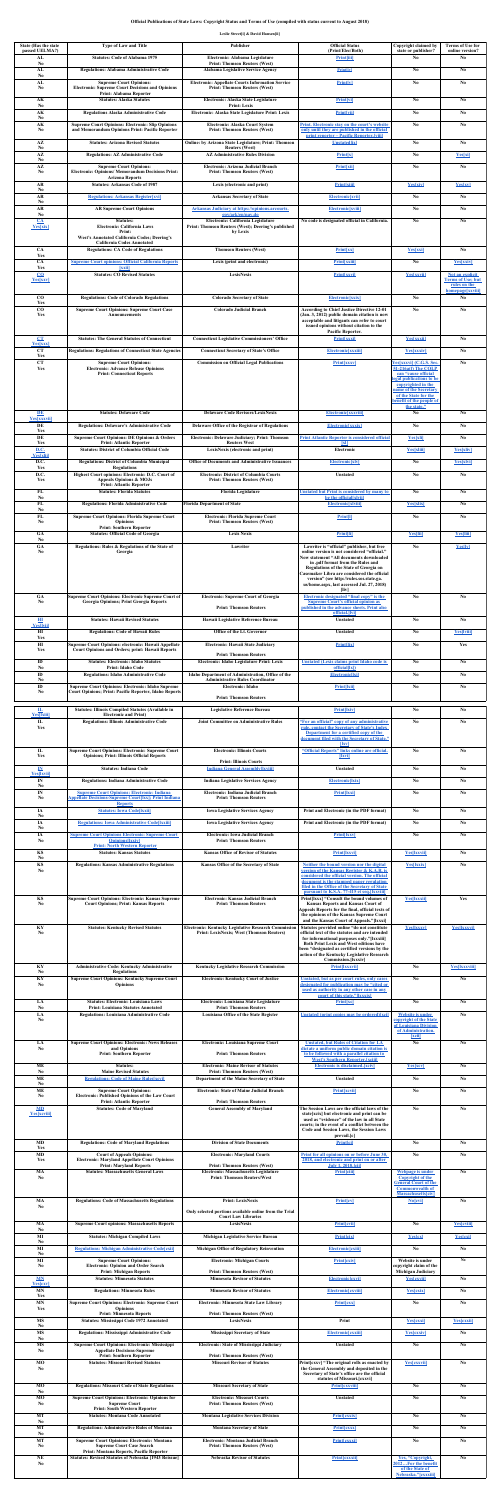| <b>NE</b><br>N <sub>0</sub>        | <b>Regulations: Nebraska Administrative Code</b>                                                    | <b>Nebraska Secretary of State</b>                                                                   | <b>Print [cxxxiv]</b>                                                                          | No                     | No                                                   |
|------------------------------------|-----------------------------------------------------------------------------------------------------|------------------------------------------------------------------------------------------------------|------------------------------------------------------------------------------------------------|------------------------|------------------------------------------------------|
| <b>NE</b>                          | <b>Supreme Court Opinions: Electronic: Nebraska</b>                                                 | <b>Electronic: State of Nebraska Judicial Branch</b>                                                 | <b>Electronic [CXXXV]</b>                                                                      | Yes[cxxxvi]            | <b>Use of Site</b>                                   |
| N <sub>0</sub>                     | <b>Appellate Courts Online Library</b>                                                              |                                                                                                      |                                                                                                |                        | <b>Information Policy</b><br><i><b>[CXXXVII]</b></i> |
| <b>NV</b><br><b>Yes[cxxxviii]</b>  | <b>Statutes: Nevada Revised Statutes</b>                                                            | <b>Legislative Counsel Bureau</b>                                                                    | <b>Print[cxxxix]</b>                                                                           | <b>Yes[cx]</b>         | N <sub>0</sub>                                       |
| <b>NV</b>                          | <b>Regulations: Nevada Administrative Code</b>                                                      | <b>Legislative Counsel Bureau</b>                                                                    | <b>Print[cxli]</b>                                                                             | <b>Yes[cxlii]</b>      | N <sub>0</sub>                                       |
| Yes<br><b>NV</b>                   | <b>Supreme Court Opinions:</b>                                                                      | <b>Electronic: Supreme Court of Nevada</b>                                                           | <b>Print [exliii] (only preliminary prints of</b>                                              | N <sub>0</sub>         |                                                      |
| Yes<br><b>NH</b>                   | <b>Nevada Reports</b><br><b>Statutes: New Hampshire Revised Statutes</b>                            | <b>Print: Legislative Counsel Bureau</b><br><b>New Hampshire Office of Legislative Service</b>       | <b>Nevada reports are available online</b><br><b>Print[cxliv]</b>                              | N <sub>0</sub>         | N <sub>0</sub>                                       |
| N <sub>0</sub>                     |                                                                                                     | <b>Print: Thomson Reuters (West)</b>                                                                 |                                                                                                |                        |                                                      |
| <b>NH</b>                          | <b>Regulations: New Hampshire Code of Administrative</b>                                            | <b>New Hampshire Office of Legislative Services</b>                                                  | "There is no official publisher of the                                                         | No                     | N <sub>0</sub>                                       |
| N <sub>0</sub>                     | <b>Rules</b>                                                                                        |                                                                                                      | complete New Hampshire Code of<br><b>Administrative Rules." To obtain an official</b>          |                        |                                                      |
|                                    |                                                                                                     |                                                                                                      | copy, you must request a copy of the official<br>version of the currently effective rules from |                        |                                                      |
|                                    |                                                                                                     |                                                                                                      | the Administrative Rules Office. [cxlv]                                                        |                        |                                                      |
| <b>NH</b><br>N <sub>0</sub>        | <b>Supreme Court Opinions: Electronic: Supreme Court</b><br><b>Opinions</b>                         | <b>New Hampshire Judicial Branch</b>                                                                 | <b>Print[cxlvi]</b>                                                                            | No                     | No                                                   |
| <b>NJ</b>                          | <b>Print: New Hampshire Reports</b><br><b>Statutes: New Jersey General and Permanent Statutes</b>   | <b>New Jersey Office of Legislative Service</b>                                                      | <b>Electronic[cxlviii]</b>                                                                     | N <sub>o</sub>         | N <sub>o</sub>                                       |
| N <sub>0</sub>                     | <i>[cxlvii]</i>                                                                                     |                                                                                                      |                                                                                                |                        |                                                      |
| <b>NJ</b><br>N <sub>0</sub>        | <b>Regulations: New Jersey Administrative Code</b>                                                  | <b>LexisNexis</b>                                                                                    | <b>Print[cxlix]</b>                                                                            | <b>Yes[cl]</b>         | <b>Yes[cli]</b>                                      |
| <b>NJ</b><br>N <sub>0</sub>        | <b>Supreme Court Opinions: Supreme Court Opinions</b><br><b>[clii]</b>                              | <b>Rutgers Law Library</b>                                                                           | <b>Unstated cliii</b>                                                                          | N <sub>0</sub>         | N <sub>0</sub>                                       |
|                                    | <b>Print: New Jersey Reports, Atlantic Reporter</b>                                                 | <b>Print: Thomson Reuters (West)</b>                                                                 |                                                                                                |                        |                                                      |
| <b>NM</b>                          | <b>Statutes: New Mexico Statutes Annotated 1978</b>                                                 | <b>New Mexico Compilation Commission; available</b>                                                  | <b>Print and Electronic clv]</b>                                                               | <b>Yes[clvi]</b>       | <b>NMOneSource is a</b>                              |
| N <sub>0</sub>                     |                                                                                                     | through NMOneSource.com [cliv]; unannotated<br><b>available for free</b>                             |                                                                                                |                        | subscription<br>database                             |
| <b>NM</b><br>N <sub>0</sub>        | <b>Regulations: New Mexico Administrative Code</b>                                                  | <b>NMOneSource</b>                                                                                   | Electronic                                                                                     | <b>Yes[clvii]</b>      | <b>Subscription</b><br>database with terms           |
| NM                                 | <b>Supreme Court Opinions: New Mexico Appellate</b>                                                 | <b>NMOneSource</b>                                                                                   | <b>Electronic[clviii]</b>                                                                      | <b>Yes[clix]</b>       | of use<br>Not on free, but yes                       |
| N <sub>0</sub>                     | <b>Reports</b>                                                                                      |                                                                                                      |                                                                                                |                        | on subscribtion                                      |
| <b>NY</b>                          | <b>Statutes: Electronic: Laws of New York; Print:</b>                                               | <b>Electronic: New York State Legislature</b>                                                        | <b>Unstated</b>                                                                                | No                     | required<br>N <sub>0</sub>                           |
| N <sub>o</sub>                     | <b>Consolidated Laws of New York</b>                                                                | <b>Print: Thomson Reuters (West) and Lexis both print</b><br>versions                                |                                                                                                |                        |                                                      |
| <b>NY</b><br>N <sub>0</sub>        | <b>Regulations: New York Codes, Rules &amp; Regulations</b>                                         | <b>Thomson Reuters (Westlaw)</b>                                                                     | <b>Free electronic version is not official [clx]</b>                                           | N <sub>0</sub>         | N <sub>0</sub>                                       |
| <b>NY</b>                          | <b>Court of Appeals Opinions: New York Official Reports</b>                                         | <b>Thomson Reuters</b>                                                                               | <b>Unstated</b>                                                                                | <b>No[clxi]</b>        | N <sub>0</sub>                                       |
| N <sub>0</sub><br>NC               | <b>Service</b><br><b>Statutes: North Carolina General Statutes</b>                                  | <b>Electronic: North Carolina General Assembly</b>                                                   | <b>Print[clxii]</b>                                                                            | N <sub>0</sub>         | N <sub>0</sub>                                       |
| N <sub>0</sub><br>NC               | <b>Regulations: North Carolina Administrative Code</b>                                              | <b>Print: LexisNexis</b><br><b>Electronic: North Carolina Office of Administrative</b>               | <b>Print[clxiii]</b>                                                                           | N <sub>0</sub>         | N <sub>0</sub>                                       |
| N <sub>0</sub>                     |                                                                                                     | <b>Hearings</b><br><b>Print: Thomson Reuters (West)</b>                                              |                                                                                                |                        |                                                      |
| NC                                 | <b>Supreme Court Opinions: Electronic: Opinions</b>                                                 | <b>North Carolina Judicial Branch</b>                                                                | <b>Print[clxiv]</b>                                                                            | <b>Yes[clxv]</b>       | <b>Yes[clxvi]</b>                                    |
| N <sub>0</sub><br>$\mathbf{M}$     | <b>Print: North Carolina Reports</b><br><b>Statutes: North Dakota Century Code</b>                  | <b>Electronic: North Dakota Legislative Branch</b>                                                   | <b>Unstated[clxviii]</b>                                                                       | N <sub>o</sub>         | N <sub>0</sub>                                       |
| <b>Yes[clxvii]</b>                 |                                                                                                     | <b>Print: LexisNexis</b>                                                                             |                                                                                                |                        |                                                      |
| <b>ND</b>                          | <b>Regulations: North Dakota Admin Code</b>                                                         | <b>North Dakota Legislative Branch</b>                                                               | <b>Unstated[clxix]</b>                                                                         | N <sub>o</sub>         | N <sub>0</sub>                                       |
| Yes<br><b>ND</b>                   | <b>Supreme Court Opinions: Electronic: North Dakota</b>                                             | <b>Electronic: North Dakota Supreme Court</b>                                                        | <b>Print[clxx]</b>                                                                             | N <sub>o</sub>         | No                                                   |
| Yes                                | <b>Supreme Court Opinions</b><br><b>Print: North Western Reporter</b>                               | <b>Print: Thomson Reuters (West)</b>                                                                 |                                                                                                |                        |                                                      |
| OH                                 | <b>Statutes: Ohio Revised Code</b>                                                                  | <b>LAWriter[clxxii]</b>                                                                              | The language of the Session Law (enrolled                                                      | $\bf No$               | N <sub>0</sub>                                       |
| <u>Yes[clxxi]</u>                  |                                                                                                     | <b>LexisNexis and Thomson Reuters (West) produce print</b><br><b>versions</b>                        | act deposited with the Secretary of State) is<br>the only language deemed official in the      |                        |                                                      |
| <b>OH</b>                          | <b>Regulations: Ohio Administrative Code</b>                                                        | LAWriter[clxxiv]                                                                                     | event of a conflict of language. [clxxiii]<br><b>Unstated</b>                                  | N <sub>o</sub>         | N <sub>0</sub>                                       |
| <b>Yes</b>                         |                                                                                                     |                                                                                                      |                                                                                                |                        |                                                      |
| <b>OH</b><br>Yes                   | <b>Supreme Court Opinions: Electronic: Ohio Official</b><br><b>Reports[clxxv]</b>                   | <b>The Supreme Court of Ohio</b>                                                                     | <b>Electronic[clxxvi]</b>                                                                      | <b>Yes[clxxvii]</b>    | <b>Yes[clxxviii]</b>                                 |
| OK<br>N <sub>0</sub>               | <b>Statutes: Electronic: Oklahoma Statutes Citationized</b><br><b>Print: Oklahoma Statutes</b>      | <b>Electronic: Oklahoma State Courts Network</b><br><b>Print: West</b>                               | <b>Print[clxxix]</b>                                                                           | N <sub>o</sub>         | N <sub>0</sub>                                       |
| OK                                 | <b>Regulations: Oklahoma Administrative Code</b>                                                    | <b>Oklahoma Secretary of State's Office</b>                                                          | <b>Print[clxxx]</b>                                                                            | N <sub>o</sub>         | No                                                   |
| N <sub>0</sub><br>OK               | <b>Supreme Court Opinions: Oklahoma Cases[clxxxi]</b>                                               | <b>OK State Courts Network</b>                                                                       | Electronic [clxxxii]                                                                           | N <sub>o</sub>         | N <sub>0</sub>                                       |
| N <sub>0</sub><br>OR               | <b>Statutes: Oregon Revised Statutes</b>                                                            | <b>Legislative Counsel Committee</b>                                                                 | <b>Print[clxxxiv]</b>                                                                          | N <sub>o</sub>         | N <sub>0</sub>                                       |
| <b>Yes[clxxxiii]</b>               |                                                                                                     |                                                                                                      |                                                                                                |                        |                                                      |
| <b>OR</b><br>Yes                   | <b>Regulations: Oregon Administrative Rules [clxxxv]</b>                                            | <b>Oregon Secretary of State</b>                                                                     | The only official copy of the OAR is the<br><b>Administrative Order filed at the Archives</b>  | <b>Yes[clxxxvii]</b>   | N <sub>0</sub>                                       |
| <b>OR</b>                          | <b>Supreme Court Opinions: Electronic: Supreme Court</b>                                            | <b>Oregon Judicial Branch</b>                                                                        | Division. [clxxxvi]<br><b>Print[clxxxviii]</b>                                                 | N <sub>0</sub>         | <u>Yes – "Policies" state</u>                        |
| Yes                                | <b>Opinions</b><br><b>Print: Oregon Reports</b>                                                     |                                                                                                      |                                                                                                |                        | <b>you may not use or</b><br>copy information on     |
|                                    |                                                                                                     |                                                                                                      |                                                                                                |                        | this site for                                        |
|                                    |                                                                                                     |                                                                                                      |                                                                                                |                        | commercial purposes<br>without our                   |
| $\mathbf{PA}$                      | <b>Statutes: Pennsylvania Consolidated Statutes</b>                                                 | <b>Pennsylvania General Assembly</b>                                                                 | <b>Codification of Pennsylvania Statutes is not</b>                                            | N <sub>0</sub>         | consent."[clxxxix]<br>N <sub>0</sub>                 |
| <b>Yes[cxc]</b>                    |                                                                                                     |                                                                                                      | complete, and many official versions are<br>found only in session laws.[cxci]                  |                        |                                                      |
| PA                                 | <b>Regulations: Pennsylvania Code</b>                                                               | Fry Communications, Inc.                                                                             | <b>Electronic (if viewed as PDF) and Print</b>                                                 | No                     | <b>Yes</b> cxciii                                    |
| Yes<br>PA                          | <b>Supreme Court Opinions: Electronic: Court Opinions</b>                                           | <b>Electronic: The Unified Judicial System of Pennsylvania</b>                                       | <u>[cxcii]</u><br><b>Website states, "Official opinions are</b>                                | No                     | N <sub>0</sub>                                       |
| <b>Yes</b>                         | & Postings                                                                                          | <b>Print: Thomson Reuters (West)</b>                                                                 | available from the S.C. prothonotaries."<br><b>CXCIV</b>                                       |                        |                                                      |
|                                    | <b>Print: Atlantic Reporter</b>                                                                     |                                                                                                      |                                                                                                |                        |                                                      |
| RI<br>N <sub>0</sub>               | <b>Statutes: State of Rhode Island General Laws</b>                                                 | <b>Rhode Island Legislative Data System</b>                                                          | <b>Print [excv]</b>                                                                            | N <sub>o</sub>         | N <sub>o</sub>                                       |
| RI<br>N <sub>0</sub>               | <b>Regulations: Rhode Island Code of Regulations [cxcvi]</b>                                        | <b>Rhode Island Department of State</b>                                                              | "To obtain certified copies of rules and<br>regulations filed by a state agency, board or      | N <sub>0</sub>         | N <sub>0</sub>                                       |
|                                    |                                                                                                     |                                                                                                      | commission, please contact us."[cxcvii]                                                        |                        |                                                      |
| RI<br>N <sub>0</sub>               | <b>Supreme Court Cases: Electronic: Opinions and Orders</b><br><b>Issued in Supreme Court Cases</b> | <b>Electronic: Rhode Island Judiciary</b><br><b>Print: Thomson Reuters (West)</b>                    | <b>Print [cxcviii]</b>                                                                         | No                     | <b>Yes[cxcix]</b>                                    |
| <b>SC</b>                          | <b>Print: Rhode Island Reporter</b><br><b>Statutes: Electronic: South Carolina Code of Laws</b>     | <b>Electronic: South Carolina Legislative Counsel</b>                                                | <b>Print[cc]</b>                                                                               | $\mathbf{N}\mathbf{0}$ | N <sub>0</sub>                                       |
| N <sub>0</sub>                     | <b>Print: South Carolina Code of Laws Annotated</b>                                                 | <b>Print: Thomson Reuters (West)</b>                                                                 |                                                                                                |                        |                                                      |
| <b>SC</b><br>N <sub>o</sub>        | <b>Regulations: Electronic: South Carolina Code of</b><br><b>Regulations</b>                        | <b>Electronic: South Carolina Legislative Council</b><br><b>Print: Thomson Reuters (West)</b>        | <b>Print[cci]</b>                                                                              | No                     | $\mathbf{N}\mathbf{0}$                               |
|                                    | <b>Print: South Carolina Code of State Regulations</b><br>Annotated                                 |                                                                                                      |                                                                                                |                        |                                                      |
| <b>SC</b><br>N <sub>0</sub>        | <b>Supreme Court Opinions: Electronic: Supreme Court</b><br><b>Opinions</b>                         | <b>Electronic: South Carolina Judicial Department</b><br><b>Print: Thomson Reuters (West)</b>        | <b>Unstated</b>                                                                                | N <sub>o</sub>         | N <sub>0</sub>                                       |
|                                    | <b>Print: South Carolina Reports</b>                                                                |                                                                                                      |                                                                                                |                        |                                                      |
| <b>SD</b><br>N <sub>0</sub>        | <b>Statutes: South Dakota Codified Laws</b>                                                         | <b>Electronic: South Dakota Legislative Research Council</b><br><b>Print: Thomson Reuters (West)</b> | <b>Unstated but print implied [ccii]</b>                                                       | <b>Yes[cciii]</b>      | N <sub>0</sub>                                       |
| <b>SD</b><br>N <sub>0</sub>        | <b>Regulations: Administrative Rules of South Dakota</b>                                            | <b>South Dakota Legislative Research Council</b>                                                     | <u>Print – certified copies from Secretary of</u><br><b>State cciv</b>                         | <b>Yes[ccv]</b>        | N <sub>0</sub>                                       |
| <b>SD</b>                          | <b>Supreme Court Opinions: Electronic: Supreme Court</b>                                            | <b>Electronic: South Dakota Unified Judicial System</b>                                              | <b>Print[ccvi]</b>                                                                             | <b>Yes[ccvii]</b>      | N <sub>0</sub>                                       |
| N <sub>0</sub>                     | opinions<br><b>Print: North Western Reporter</b>                                                    | <b>Print: Thomson Reuters (West)</b>                                                                 |                                                                                                |                        |                                                      |
| <b>TN</b><br>N <sub>0</sub>        | <b>Statutes: Tennessee Code Unannotated</b>                                                         | <b>LexisNexis</b>                                                                                    | <b>Print[ccviii]</b>                                                                           | <b>Yes[ccix]</b>       | Yes[ccx]                                             |
| <b>TN</b><br>N <sub>0</sub>        | <b>Regulations: Official Compilation Rules and</b><br><b>Regulations of the State of Tennessee</b>  | <b>Tennessee Secretary of State</b>                                                                  | <b>Electronic [ccxi]</b>                                                                       | N <sub>0</sub>         | N <sub>0</sub>                                       |
| <b>TN</b>                          | <b>Supreme Court Opinions: Electronic: Tennessee</b>                                                | <b>Electronic: Tennessee State Courts</b>                                                            | <b>Print[ccxii]</b>                                                                            | N <sub>o</sub>         | No                                                   |
| N <sub>0</sub>                     | <b>Supreme Court Opinions</b><br><b>Print: South Western Reporter</b>                               | <b>Print: Thomson Reuters (West)</b>                                                                 |                                                                                                |                        |                                                      |
| <b>TX</b><br>N <sub>0</sub>        | <b>Statutes: Electronic: Texas Statutes</b><br><b>Print: Vernon's Texas Code Annotated</b>          | <b>Electronic: Texas Legislature</b>                                                                 | <b>Enrolled bill controls over statutory</b><br>compilations. [ccxiii] Unstated on             | <b>No[ccxiv]</b>       | N <sub>0</sub>                                       |
| <b>TX</b>                          | <b>Regulations:</b>                                                                                 | <b>Print: Thomson Reuters (West)</b><br><b>Texas Secretary of State</b>                              | print/electronic issue.<br><b>Electronic ccxvl</b>                                             | N <sub>o</sub>         | N <sub>0</sub>                                       |
| N <sub>0</sub>                     | <b>Texas Administrative Code</b>                                                                    |                                                                                                      |                                                                                                |                        |                                                      |
| <b>TX</b><br>N <sub>0</sub>        | <b>Supreme Court Opinions:</b><br><b>Electronic: Orders &amp; Opinions</b>                          | <b>Electronic: Texas Judicial Branch</b>                                                             | <b>Unstated</b>                                                                                | No                     | $\mathbf{N}\mathbf{0}$                               |
| UT                                 | <b>Print: South Western Reporter</b><br><b>Statutes: Electronic: Utah Code</b>                      | <b>Print: Thomson Reuters (West)</b><br><b>Electronic: Utah State Legislature</b>                    | <b>Unstated</b>                                                                                | No                     | N <sub>0</sub>                                       |
| <b>Yes[ccxvi]</b><br><b>UT Yes</b> | <b>Print: Utah Code Annotated</b><br><b>Regulations: Utah Administrative Code</b>                   | <b>Print: Lexis</b><br><b>Utah Office of Administrative Rules</b>                                    | <b>Electronic [ccxvii]</b>                                                                     | $\bf No$               | $\bf No$                                             |
| <b>UT</b>                          | <b>Supreme Court Opinions: Electronic: Supreme Court</b>                                            | <b>Electronic: Utah Courts</b>                                                                       | <b>Unstated</b>                                                                                | N <sub>0</sub>         | N <sub>0</sub>                                       |
| <b>Yes</b>                         | <b>Opinions</b><br><b>Print: Pacific Reporter</b>                                                   | <b>Print: Thomson Reuters (West)</b>                                                                 |                                                                                                |                        |                                                      |
| <b>VT</b><br>N <sub>0</sub>        | <b>Statutes: Electronic: Vermont Statutes Online</b><br><b>Print: Vermont Statutes Annotated</b>    | <b>Electronic: Vermont General Assembly</b>                                                          | <b>Print [ccxviii]</b>                                                                         | <b>Yes[ccxix]</b>      | No                                                   |
|                                    |                                                                                                     | Print: Lexis (also a free public version)                                                            |                                                                                                |                        |                                                      |
| <b>VT</b><br>N <sub>0</sub>        | <b>Regulations: Code of Vermont Rules</b>                                                           | <b>LexisNexis</b>                                                                                    | <b>Unstated</b>                                                                                | <b>Yes[ccxx]</b>       | <b>Yes</b> ccxxi                                     |
| <b>VT</b><br>N <sub>0</sub>        | <b>Supreme Court Decisions: Electronic: Vermont</b><br><b>Supreme Court Decisions</b>               | <b>Electronic: Vermont State Law Library</b>                                                         | <b>Unstated</b>                                                                                | N <sub>0</sub>         | N <sub>0</sub>                                       |
| <b>VA</b><br>No                    | <b>Statutes: Electronic: Code of Virginia</b><br><b>Print: Code of Virginia 1950 Annotated</b>      | <b>Electronic: Legislative Information System</b><br><b>Print: Matthew Bender (Lexis)</b>            | <b>Print [ccxxii]</b>                                                                          | <b>Yes[ccxxiii]</b>    | N <sub>0</sub>                                       |
| <b>VA</b>                          | <b>Regulations: Virginia Administrative Code</b>                                                    | <b>Virginia Legislative Information System</b>                                                       | Print [ccxxiv] Agencies can digitally certify                                                  | <b>Yes[ccxxvi]</b>     | N <sub>0</sub>                                       |
| N <sub>0</sub><br><b>VA</b>        | <b>Supreme Court Opinions: Supreme Court of Virginia</b>                                            | <b>Electronic: Virginia's Judicial System</b>                                                        | government records. [ccxxv]<br><b>Print [ccxxvii]</b>                                          | N <sub>0</sub>         | N <sub>0</sub>                                       |
| N <sub>0</sub>                     | <b>Opinions</b><br><b>Print: Virginia Reports</b>                                                   | <b>Print: Thomson Reuters (West)</b>                                                                 |                                                                                                |                        |                                                      |
| <b>WA</b>                          | <b>Statutes: Revised Code of Washington</b>                                                         | <b>Statute Law Committee &amp; the Code Reviser</b>                                                  | <b>Print[cexxix]</b>                                                                           | No                     | N <sub>0</sub>                                       |
| <b>Yes[ccxxviii]</b><br><b>WA</b>  | <b>Regulations: Washington Administrative Code</b>                                                  | <b>Statute Law Committee</b>                                                                         | <b>Electronic cxxx</b>                                                                         | No                     | $\mathbf{N}\mathbf{0}$                               |
| Yes<br><b>WA</b>                   | <b>Supreme Court Opinions: Electronic: Washington</b>                                               | <b>LexisNexis</b>                                                                                    | Print controls if there is a conflict in wording                                               | N <sub>0</sub>         | <b>Yes[ccxxxii]</b>                                  |
| Yes                                | <b>Supreme Court Published Cases</b><br>Print:                                                      |                                                                                                      | <b>CCXXXI</b>                                                                                  |                        |                                                      |
|                                    | <b>Washington Reports</b>                                                                           |                                                                                                      |                                                                                                |                        |                                                      |
| <b>WV</b><br>N <sub>0</sub>        | <b>Statutes: West Virginia Code</b>                                                                 | <b>West Virginia Legislature</b>                                                                     | <b>Print [ccxxxiii]</b>                                                                        | <b>Yes[ccxxxiv]</b>    | N <sub>0</sub>                                       |
| <b>WV</b><br>N <sub>0</sub>        | <b>Regulations: Code of State Rules</b>                                                             | <b>West Virginia Secretary of State</b>                                                              | <b>Electronic [ccxxxv]</b>                                                                     | <b>Yes[ccxxxvi]</b>    | N <sub>0</sub>                                       |
| <b>WV</b>                          | <b>Supreme Court Opinions:</b>                                                                      | <b>Electronic:</b>                                                                                   | <b>Print [ccxxxvii]</b>                                                                        | No                     | <b>Yes[ccxxxviii]</b>                                |
| N <sub>0</sub>                     | <b>Electronic: Opinions and Memo Decisions of the</b><br><b>Supreme Court of Appeals</b>            | <b>Print: Thomson Reuters</b>                                                                        |                                                                                                |                        |                                                      |
| <b>WI</b>                          | <b>Print: West Virginia Reports</b><br><b>Statutes: Wisconsin Statutes &amp; Annotations</b>        | <b>Wisconsin Legislative Reference Bureau</b>                                                        | <b>Electronic [ccxxxix]</b>                                                                    | N <sub>0</sub>         | No                                                   |
| N <sub>0</sub>                     |                                                                                                     |                                                                                                      |                                                                                                |                        |                                                      |
| <b>WI</b><br>N <sub>0</sub>        | <b>Regulations: Wisconsin Administrative Code</b>                                                   | <b>Legislative Reference Bureau</b>                                                                  | <b>Electronic [ccxl]</b>                                                                       | N <sub>0</sub>         | N <sub>0</sub>                                       |
| <b>WI</b><br>N <sub>0</sub>        | <b>Supreme Court Opinions: Electronic: Wisconsin</b><br><b>Supreme Court Opinions</b>               | <b>Electronic: Wisconsin Court System</b>                                                            | <b>Print[ccxli]</b>                                                                            | N <sub>0</sub>         | N <sub>0</sub>                                       |
|                                    | <b>Print: North Western Reporter, Wisconsin Reports</b>                                             | <b>Print: Thomson Reuters (West)</b>                                                                 |                                                                                                |                        |                                                      |
| <b>WY</b><br>N <sub>0</sub>        | <b>Statutes: WY Statutes Annotated</b>                                                              | Lexis                                                                                                | <b>Print[ccxlii]</b>                                                                           | <b>Yes[ccxliii]</b>    | <b>Yes[ccxliv]</b>                                   |
| <b>WY</b><br>N <sub>0</sub>        | <b>Regulations: WY Admin. Code</b>                                                                  | <b>Wyoming Secretary of State</b>                                                                    | <b>Unstated</b>                                                                                | <b>Yes[ccxlv]</b>      | N <sub>0</sub>                                       |
|                                    |                                                                                                     | <b>Print: Lexis</b>                                                                                  |                                                                                                |                        |                                                      |
| <b>WY</b><br>N <sub>0</sub>        | <b>Supreme Court Opinions: Opinions, Wyoming</b><br><b>Supreme Court</b>                            | <b>Electronic: Wyoming Supreme Court</b><br><b>Print: Thomson Reuters (West)</b>                     | <b>Unstated</b>                                                                                | N <sub>0</sub>         | N <sub>0</sub>                                       |

[iv] See Alabama Administrative Code webpage http://www.alabamaadministrativecode.state.al.us/alabama.html (last visited Aug. 2, 2018) stating "This is not the Official Alabama Administrative Code. The Official Alabama Adm the Legislative Services Agency Administrative Procedures Division."

[vii] See Notice, Alaska Statutes, Alaska State Legislature, http://www.legis.state.ak.us/basis/folio.asp (last visited Aug. 2, 2018) stating "For the official version of the Alaska Administrative Code or other document, p document."

[ix] According to Arizona, State Online Legal Information, American Association of Law Libraries, https://community.aallnet.org/digitalaccesstolegalinformationcommittee/stateonlinelegalinformation/arizona (last visited Aug could find no verification of whether the print or the electronic are deemed official.

[xii] See Opinions/Memorandum Decisions Home, Arizona Judicial Branch, https://www.azcourts.gov/opinions/ (last visited Aug. 2, 2018) stating "Only the bound volumes of Arizona Reports contain the final, official report of and Court of Appeals in the State of Arizona.

[xiii] See Arkansas, State Online Legal Information, American Association of Law Libraries, https://community.aallnet.org/digitalaccesstolegalinformationcommittee/stateonlinelegalinformation/arkansas (last visited Aug. 2,

[xiv] See popup terms and conditions when accessing Arkansas Code - Free Public Access, https://advance.lexis.com/container?config=00JAA3ZTU0NTIzYy0zZDEyLTRhYmQtYmRmMS1iMWIxNDgxYWMxZTQKAFBvZENhdGFsb2cubRW4ifTiwi5vLw6cl1uX& 4c0b-b9ab-b3d43ba37ef3&prid=46e796c3-ef57-49c6-808f-f9111a5d0d26 (last visited Aug. 2, 2018).

[xvi] See Arkansas Register, Arkansas Secretary of State, https://www.sos.arkansas.gov/rules-regulations/arkansas-register/ (last visited Aug. 2, 2018) stating the Arkansas Register is an official publication; rules in Ark [xvii] Id.

[xviii] See Arkansas, State Online Legal Information, American Association of Law Libraries, https://community.aallnet.org/digitalaccesstolegalinformationcommittee/stateonlinelegalinformation/arkansas (last visited Aug. 2, [xix] Cal. Government Code §§10290-10300 (2018).

[xx] See California, State Online Legal Information, American Association of Law Libraries, https://community.aallnet.org/digitalaccesstolegalinformationcommittee/stateonlinelegalinformation/california (last visited Aug. 2

[xxi] Webpage has a copyright notification for Thomson Reuters. See California Code of Regulations, https://govt.westlaw.com/calregs/index? IrTS=20180802190739502&transitionType=Default&contextData=(sc.Default) (last visit

[xxiii] See "Disclaimer and Limitation of Liability," California Courts, http://www.courts.ca.gov/opinions.htm/11529.htm?rdeLocaleAttr=en (last visited Aug 2. 2018). See also "Welcome", the California Official Reports Publ config=014DJAAzMGJkMTZjMi03MDVlLTQ5MWQtOTUyYi01Y2YyYjBjN2IzZmUKAFBvZENhdGFsb2dd3XfL66WtUcULK93oXtRU&crid=8621d645-2660-4679-b078-ce2d05fa2e1e (last visited Aug. 2, 2018).

[xxiv] "Terms of Use," California Courts, http://www.courts.ca.gov/opinions.htm/11529.htm?rdeLocaleAttr=en (last visited Aug 2. 2018). See also the "Terms and Conditions," LexisNexis, https://www.lexisnexis.com/en-us/terms [xxv] Colo. Rev. Stat. §24-71.5 (2018).

[xxvi] See popup titled "Colorado Statutes Annotated - Free Public Access", LexisNexis, https://advance.lexis.com/container?config=0345494EJAA5ZjE0MDIyYy1kNzZkLTRkNzktYTkxMS04YmJhNjBlNWUwYzYKAFBvZENhdGFsb2e4CaPI4cak6laXLCW 4c03-b6cf-e78f749fb465&prid=d5acebc7-ba32-4250-bd92-0e1e3be4ec87 (last visited Aug. 3, 2018).

[xxviii] See "Welcome to the Colorado Legal Resources Public Access Web site," LexisNexis, https://advance.lexis.com/container?config=0345494EJAA5ZjE0MDIyYy1kNzZkLTRkNzktYTkxMS04YmJhNjBlNWUwYzYKAFBvZENhdGFsb2e4CaPI4cak6laX 288a-4c03-b6cf-e78f749fb465&prid=d5acebc7-ba32-4250-bd92-0e1e3be4ec87 (last visited Aug. 3, 2018) stating in part "Any person, agency, or political subdivision seeking to publish, reprint, or distribute the Colorado Revise containing the official text of the statutes as prepared by the General Assembly should contact the Office of Legislative Legal Services for further information."

[xxxii] Print codification maintains a copyright. See Connecticut, State Online Legal Information, American Association of Law Libraries, https://community.aallnet.org/digitalaccesstolegalinformationcommittee/stateonlinele [xxxiii] See "Official Version Statement," Connecticut eRegulations System, Connecticut Secretary of State, https://eregulations.ct.gov/eRegsPortal/Information (last visited Aug. 3, 2018).

[xxxiv] The website has a copyright notice, claimed by the State of Connecticut. See Connecticut eRegulations System, Connecticut Secretary of State, https://eregulations.ct.gov/eRegsPortal/Browse/RCSA (last visited Aug. 3

[xxxv] See "Advance Release Opinions", State of Connecticut Judicial Branch, "https://www.jud.ct.gov/external/supapp/aro.htm (last visited Aug. 3, 2018) stating "In the event of discrepancies between the electronic version Connecticut Law Journal and subsequently in the Connecticut Reports or Connecticut Appellate Reports, the latest print version is to be considered authoritative."

[xxxvi] Con. Gen. Stat. § 51-216a(f) The COLP can "cause official legal publications to be copyrighted in the name of the Secretary of the State for the benefit of the people of the state."

[xl] "Please note: These electronic orders may contain computer-geerated errors or other deviations from the official printed versions. In case of discrepancies, between the print and electronic versions of orders, the pri Courts, https://www.courts.delaware.gov/opinions/ (last visited Aug. 3, 2018).

| $\sim$ $\sim$ $\sim$ $\sim$ $\sim$ $\sim$ $\sim$ $\sim$ | , , <b>.</b> . |  |
|---------------------------------------------------------|----------------|--|
| <b>Print: Pacific Reporter</b>                          |                |  |
|                                                         |                |  |

[i] Director of the Law Library and Associate Professor of Law, Mercer University School of Law

[ii] Associate University Librarian for Research and Scholarly Communications, Duke University

[iii] See Alabama, State Online Legal Information, American Association of Law Libraries, https://community.aallnet.org/digitalaccesstolegalinformationcommittee/stateonlinelegalinformation/alabama (last visited Aug 2. 2018).

[v] See "Disclaimer for Slip Opinions," Supreme Court Decisions and Opinions, Alabama Judicial System, http://judicial.alabama.gov/decision/supremecourtdecisions (last visited Aug. 2, 2018).

[vi] See Notice, Alaska Statutes, Alaska State Legislature, http://www.legis.state.ak.us/basis/folio.asp (last visited Aug. 2, 2018) stating "For the official version of the Alaska Statutes, please refer to the printed ver

[viii] See "Slip Opinions and Memorandum Opinions (MOJs), Alaska Court System, http://courts.alaska.gov/appellate/index.htm#slips (last visited Aug. 2, 2018).

[x] See "Notice of Disclaimer", Website Policies, Arizona Secretary of State, https://azsos.gov/website-policies (last visited Aug. 2, 2018).

[xi] See "Acceptable Use Policy," Webswite Policies, Arizona Secretary of State, https://azsos.gov/website-policies (last visited Aug. 2, 2018).

### [xv] Id.

[xxii] Only published opinions are available in the California Official Reports Public Access Web site, https://advance.lexis.com/container?

config=014DJAAzMGJkMTZjMi03MDVlLTQ5MWQtOTUyYi01Y2YyYjBjN2IzZmUKAFBvZENhdGFsb2dd3XfL66WtUcULK93oXtRU&crid=8621d645-2660-4679-b078-ce2d05fa2e1e (last visited Aug. 2, 2018).

[xxvii] See Terms & Conditions, LexisNexis, https://www.lexisnexis.com/en-us/terms/general/default.page (last visited Aug. 3, 2018).

[xxix] Colo Rev. Stat. §24-71.5-104 (2018).

[xxx] Conn. Gen. Stat. §1-330 et. seq. (2018).

[xxxi] Conn. Gen. Stat. §2-60 (2018).

[xxxvii] Del. Code. Ann.

[xxxviii] See Notice, Delaware Code Online, State of Delaware, http://delcode.delaware.gov/ (last visited Aug. 3, 2018).

[xxxix] Delaware, State Online Legal Information, American Association of Law Libraries, https://community.aallnet.org/digitalaccesstolegalinformationcommittee/stateonlinelegalinformation/delaware (last visited Aug. 3, 201

[xli] Copyright notice on the website. See id.

[xlii] D.C. Code §2-651.01 et. seq. (2008).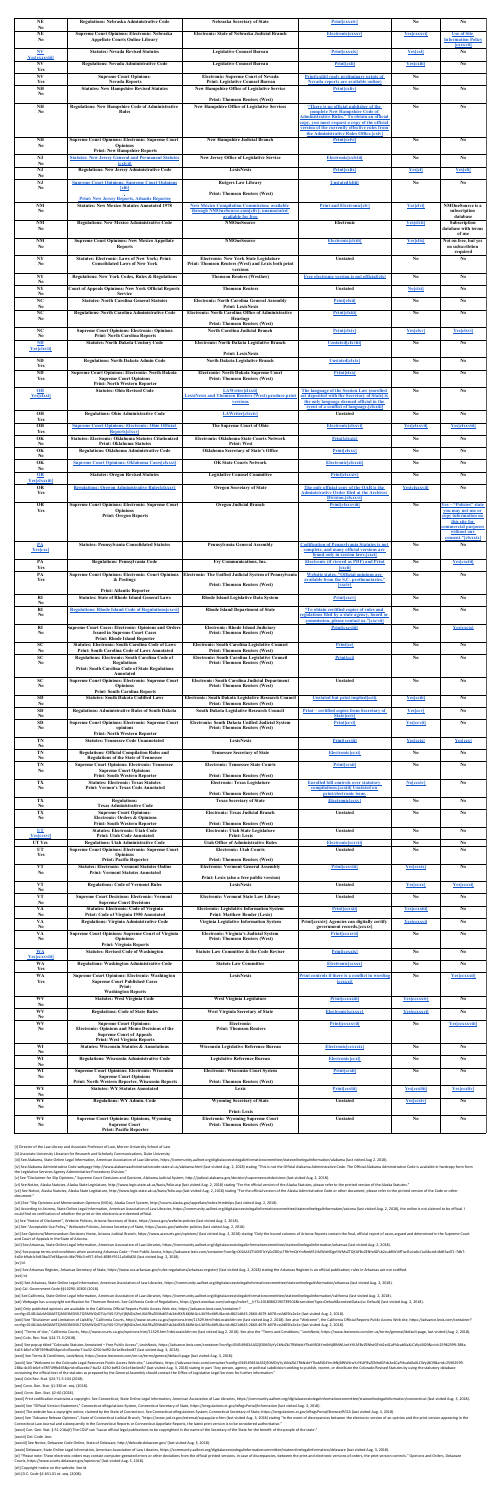[xliii] See Copyright notice on District of Columbia Official Code, https://advance.lexis.com/container?config=014FJABmNTMyNmZINy00N2U5LTRmNDktYmI0YS1jMzc4ZjNkNDcwZWUKAFBvZENhdGFsb2dWztW4MDtB3pBcSj7lPd0T&crid=78f8281b-7fd2 62077fbf3395&prid=6f3321e3-fd41-4344-877a-eb95750a18a6 (last visited Aug. 3, 2018).

[xliv] User most affirmatively consent to Terms & Conditions to enter the Code of District of Columbia website. See https://advance.lexis.com/container?

[xlv] "Through its website, DCRegs, ODAI maintains a paperless based system that includes the online official publication of the District of Columbia Register, a free online search engine for the District of Columbia Regis Orders." "What We Do," District of Columbia Municipal Regulations and District of Columbia Register, https://www.dcregs.dc.gov/About.aspx (last visited Aug. 3, 2018).

config=014FJABmNTMyNmZlNy00N2U5LTRmNDktYmI0YS1jMzc4ZjNkNDcwZWUKAFBvZENhdGFsb2dWztW4MDtB3pBcSj7lPd0T&crid=78f8281b-7fd2-4392-98dd-62077fbf3395&prid=6f3321e3-fd41-4344-877a-eb95750a18a6 (last visited Aug. 3, 2018).

[I] "These opinions are also subject to formal revision before publication in the Southern Reporter, 3rd Series." Note, Florida Supreme Court 2018 Opinions, Florida Supreme Court, http://www.floridasupremecourt.org/decisio [li] See Ga. Code Ann. §28-9-5 (2018).

[xlvi] See "Terms and Conditions," District of Columbia Municipal Regulations and District of Columbia Register, https://www.dcregs.dc.gov/ (last visited Aug.3, 2018).

[xlvii] See Florida, State Online Legal Information, American Association of Law Libraries, https://community.aallnet.org/digitalaccesstolegalinformationcommittee/stateonlinelegalinformation/florida (last visited Aug. 3, 2

[lii] See "Terms and Conditions", Official Code of Georgia Annotated, LexisNexis, https://advance.lexis.com/container?config=00JAAzZDgzNzU2ZC05MDA0LTRmMDItYjkzMS0xOGY3MjE3OWNIODIKAFBvZENhdGFsb2fcIFfJnJ2IC8XZi1AYM4Ne&crid=e 2e9d5c30b205&prid=4be40891-5887-46b8-8dd2-0d0cfe8c402d (last visited August 16, 2018), stating "However, the State of Georgia reserves the right to claim and defend the copyright in any copyrightable portions of this site."

[xlviii] Fla. Stat. §120.55 (2018)

[liv] See Terms and Conditions of Agreement for Access to Rules and Regulations of the State of Georgia Website, Rules and Regulations of the State of Georgia, http://rules.sos.state.ga.us/home.aspx (last visited Aug. 16, of State, http://sos.ga.gov/index.php/General/rules and regulations (last visited Aug. 16, 2018), stating "All documents downloaded in .pdf format from the Rules and Regulations of the State of Georgia on Casemaker Libra a [lv] Id.

[xlix] See Copyright notice on Florida Administrative Code & Florida Administrative Register, Florida Department of State, https://www.flrules.org/ (last visited Aug. 3, 2018); "Copyright and Privacy Policy" unavailable.

[liii] Id.

[lvi] See Disclaimer, Supreme Court of Georgia, https://www.gasupreme.us/opinions/2017-opinions/ (last visited Aug. 16, 2018).

[lvii] Haw. Rev. Stat. §98-1 et. seq. (2018).

[lxxx] "Cite published opinions using the official citations followed by any generally recognized reporter citation system," SCR 6.08, cited on Kansas Supreme Court and Kansas Court of Appeals Opinions, http://www.kscourts 30, 2018).

[lviii] See "Terms of Use" linked on Administrative Rules, Lt. Governor of the State of Hawaii, http://ltgov.hawaii.gov/the-office/administrative-rules/ (last visited Aug. 16, 2018).

[lix] See "Alert", Hawaii Appellate Court Opinions and Orders, Hawaii State Judiciary, http://www.courts.state.hi.us/opinions and orders (last visited Aug. 16, 2018).

[Ixxxv] "Placing these files on the Internet does not alter or relinquish any copyright or proprietary interest or entitlement of the Commonwealth of Kentucky relating to this information." See General Information, Kentuck gov/Statrev/general%20info.htm (last visited July 30, 2018).

[lx] See Idaho Code, LexisNexis Store, https://store.lexisnexis.com/products/idaho-code-skuusSku6981 (last visited Aug. 16, 2018).

[Ixxxvi] See General Information, Kentucky Revised Statutes, http://www.lrc.ky.gov/Statrev/general%20info.htm (last visited July 30, 2018) stating "Under KRS 61.874, it is unlawful to use any records available on this site Legislative Research Commission."

[Ixxxvii] "The administrative regulations provided at this World Wide Web site are an unofficial posting of the Kentucky Administrative Regulations as maintained in the official internal administrative regulations of the K 13A.050(1), the Kentucky Administrative Regulations Service shall constitute the official state publication of administrative regulations." Kentucky Administrative Regulations, Kentucky Legislature, http://www.lrc.state.ky

[lxi] Idaho Code § 67-5204(3) (2018).

[lxii] See Notice, Idaho Supreme Court Civil Opinions, State of Idaho Judicial Branch, https://www.isc.idaho.gov/appeals-court/isc\_civil (last visited Aug. 16, 2018).

[lxiii] 5 Ill. Comp. Stat. 180/1 et. seq. (2018).

[lxiv] Disclaimer, Illinois Compiled Statutes, Illinois General Assembly, http://www.ilga.gov/legislation/ilcs/ilcs.asp (last visited Aug. 17, 2018).

[lxv] Disclaimer, Administrative Code, Joint Committee on Administrative Rules, http://www.ilga.gov/commission/jcar/admincode/titles.html (last visited Aug. 17, 2018).

[lxvi] See "A Caution on Court Opinions", Administrative Office of Illinois Courts, http://www.illinoiscourts.gov/Opinions/caution.asp (last visited Aug. 17, 2018).

[lxvii]

[lxviii] See User's Guide to the IR Database, available at http://www.in.gov/legislative/iac/faqs.pdf (last accessed, July 30, 2018).

[lxix] Ind. Code §4-22-8-5 (2018).

[lxx] Appellate Decisions, Indiana Judicial Branch, available at https://www.in.gov/judiciary/2730.htm (last accessed, July 30, 2018).

[xcvii] "The permanent, official versions of Maine Supreme Judicial Court's opinions are those published in the Atlantic Reporter (2d Series and 3d Series), which have been Maine's official reporter since 1966." Published gov/opinions\_orders/supreme/publishedopinions.shtml (last visited July 30, 2018).

[lxxi] Disclaimer, Appellate Decisions, Indiana Judicial Branch, https://www.in.gov/judiciary/2730.htm (last visited Aug. 17, 2018).

[lxxii] See Iowa Code, The Iowa Legislature at https://www.legis.iowa.gov/law/statutory (last visited July 30, 2018).

[lxxiii] See Iowa Administrative Code, The Iowa Legislature, at https://www.legis.iowa.gov/law/administrativeRules/agencies (last visited July 30, 2018).

[lxxiv] Supreme Court Opinions, Iowa Judicial Branch, https://www.iowacourts.gov/iowa-courts/supreme-court/supreme-court-opinions/ (last visited, July 30, 2018).

[ci] "Under State Government Article, §7-217, Annotated Code of Maryland, the printed version of COMAR is the official and enforceable text. Only the official text may be judicially noticed under Courts and Judicial Procee Official Text Note, COMAR Online page, Maryland Division of State Documents, http://www.dsd.state.md.us/COMAR/ComarHome.html (last visited, July 30, 2018).

[lxxv] See Iowa Ct. R. 21.22(4).

[Ixxvi] See Note, "To access the Kansas Statutes Annotated which have been authenticated in accordance with the law, see the current printed bound volumes of the Kansas Statutes Annotated and the current printed volumes of Statutes Annotated as published by the Office of Revisor of Statutes," 2017 Statute, Kansas Legislature, http://www.kslegislature.org/li/b2017\_18/statute/ (last visited, July 30, 2018).

[Ixxvii] See Kansas, State Online Legal Information, American Association of Law Libraries, https://community.aallnet.org/digitalaccesstolegalinformationcommittee/stateonlinelegalinformation/kansas (last visited, July 30,

[cii] "Only the bound volumes of the Maryland Reports and the Maryland Appellate Reports contain the final, official texts of the reported opinions of the Maryland Court of Appeals and the Maryland Court of Special Appeals filed on or after July 1, 2018 appear on this website are the official and authentic versions of the text of Appellate Court opinions/orders, pursuant to the Maryland Uniform Electronic Legal Materials Act." See Note, Mary gov/opinions/opinions (last visited, July 30, 2018).

[ciii] "This is NOT the official version of the General Laws of Massachusetts. While reasonable efforts have been made to ensure the accuracy of the data provided, do not rely on this information without first checking the Notice, General Laws, 19th General Court of the Commonwealth of Massachusetts, https://malegislature.gov/Laws/GeneralLaws (last visited July 30, 2018).

[lxxviii] See Note, Kansas Administrative Regulations, State of Kansas Office of the Secretary of State, http://www.kssos.org/Pubs/pubs\_kar.aspx (last visited July 30, 2018).

[lxxix] See Kansas, supra note \_.

[cix] "The information obtained from this site is not intended to replace official versions of that information and is subject to revision." Michigan Compiled Laws, Michigan Legislature, http://www.legislature.mi.gov/(S(eq visited July 30, 2018).

[cx] See Michigan, State Online Legal Information, American Association of Law Libraries https://community.aallnet.org/digitalaccesstolegalinformationcommittee/stateonlinelegalinformation/michigan (last visited July 30, 20 online a Copyright Act policy http://www.legislature.mi.gov/(S(eqrjxlsulyektjgjlsjfiwzr))/mileg.aspx?page=DMCApolicy (last visited July 30, 2018).

[lxxxi] Id.

[Ixxxii] See, Kansas, supra note

[lxxxiii] See General Information, Kentucky Revised Statutes, http://www.lrc.ky.gov/Statrev/general%20info.htm (last visited July 30, 2018).

[lxxxiv] Kentucky Revised Statutes-Certified Versions, Kentucky Legislature, http://www.lrc.ky.gov/statrev/krseds.htm (last visited July 30, 2018).

[cxxiii] "The Mississippi Secretary of State's Office is the official registrar for the rules of all state agencies and the publisher of the Mississippi Administrative Code. This service allows you to conduct a search in t agencies, boards and commissions." Administrative Code Search, http://www.sos.ms.gov/adminsearch/default.aspx (last visited July 30, 2018). See also Miss. Code. Ann. §25-43-2.101(5) (2018) stating "The Mississippi Administ published on the Mississippi Secretary of State's website."

[cxxviii] "To obtain a certified copy of the Code of State Regulations or Missouri Register, contact Office of Secretary of State, Administrative Rules Division." See Obtain Certified Copies, Missouri Secretary of State ht 2018).

[cxxix] "Disclaimer: The Internet version of the Montana Code Annotated is provided as a research tool to users of the Code. In case of inconsistencies resulting from omissions or other errors, the printed version will pre gov/bills/mca/help.htm (last visited July 30, 2018).

[cxxx] Notice of Disclaimer, Montana Secretary of State, http://www.mtrules.org/help/Disclaimer.asp (last visited, July 30, 2018) stating, "This site cannot legally be cited as an official or authoritative source."

[lxxxviii] "Pursuant to KRS 61.874, it is unlawful to use any records available on this site for a commercial purpose without agreement with the Legislative Research Commission." Id.

[lxxxix] See Unpublished Opinions explanation, Kentucky Supreme Court and Court of Appeals Search Opinions http://apps.courts.ky.gov/supreme/sc\_opinions.shtm (last visited July 30, 2018).

[cxxxi] "PLEASE NOTE: This database is not the official archive of Supreme Court documents, and the State Law Library is not the official publisher of these documents. This database is not complete. There may be Supreme Co in this database. Use at your own risk." Help, Montana Supreme Court Case Search, https://searchcourts.mt.gov/#!instructions (last visited July 30, 2018).

[xc] See Disclaimer, Louisiana Laws, Louisiana State Legislature, http://www.legis.la.gov/legis/LawSearch.aspx (last visited July 30, 2018).

[xci] See Online Publications of the Louisiana Administrative Code, https://www.doa.la.gov/Pages/osr/lac/books.aspx (last visited, July 30, 2018).

[xcii] Id.

[xciii] See "Citation of Louisiana Appellate Decisions, Rules of Louisiana Supreme Court, Part G. Section 8" https://www.lasc.org/rules/supreme.asp (last visited, July 30, 2018).

[xciv] See Disclaimer, Revisor of Statutes http://legislature.maine.gov/ros (last visited July 30, 2018).

[xcv] "All copyrights and other rights to statutory text are reserved by the state of Maine." Disclaimer, Maine State Legislature Information http://legislature.maine.gov/ros/LawsOfMaine/#Info (last visited, July 30, 2018).

[cxxxix] See Nevada, State Online Legal Information, American Association for Law Libraries, https://community.aallnet.org/digitalaccesstolegalinformationcommittee/stateonlinelegalinformation/nevada (last visited July 30, publisher publishes legal material only in an electronic record, the official publisher shall: (a) Designate the electronic record as official." This applies to the Constitution, Statutes of Nevada, Nevada Revised Statutes material has been published only in an electronic record and therefore none have been designated official. This follows for authentication, online preservation, and permanent public access; once an electronic record has be authenticate, preserve and then make permanently available to the public."

[xcvi] See https://www.maine.gov/sos/cec/rules/rules.html (last visited July 30, 2018).

[cxliii] "In case of discrepancies between the preliminary print and the final version in the bound volumes of the Nevada Reports, the bound version controls." Nevada Reports, Supreme Court of Nevada, https://nvcourts.gov/ July 30, 2018).

[xcviii] Maryland Uniform Legal Materials Act,

[xcix] See Maryland, State Online Legal Information website, American Association of Law Libraries, https://community.aallnet.org/digitalaccesstolegalinformationcommittee/stateonlinelegalinformation/maryland (last visited

[c] See About Statutes, General Assembly of Maryland, http://mgaleg.maryland.gov/webmga/frmStatutes.aspx?pid=statpage&tab=subject5 (last visited July 30, 2018).

[cliii] But see Note, New Jersey Courts Search Page, Rutgers Law Library http://njlaw.rutgers.edu/collections/courts/search.php (last visited July 31, 2018) stating "NOTE: Many Supreme Court opinions have a detailed syllab the syllabus is not "official". The official opinion, however, is there below the syllabus. Just scroll down."

[clxiv] "Note: If there is a conflict between the print and the digital version of an opinion, the print version controls." "Opinions are published in three forms", North Carolina Judicial Branch, https://www.nccourts.gov/ also N.C. Gen. Stat. §7A-6 (2018).

[civ] Id.

[cv] See Massachusetts, State Online Legal Information, American Association of Law Libraries, https://community.aallnet.org/digitalaccesstolegalinformationcommittee/stateonlinelegalinformation/massachusetts (last visited

[clxv] See Legal Notices, Disclaimers and Terms of Use, North Carolina Judicial Branch, https://www.nccourts.gov/legal-notices-disclaimers-and-terms-of-use (last visited July 31, 2018) stating "The North Carolina Judicial rights, title and interest in and to all copyrighted information created and posted for inclusion in this system."

[cvi] Id.

[cvii] Id.

[cviii] See Terms and Conditions that popup and require affirmative consent when accessing the Massachusetts Reports at https://advance.lexis.com/container?

config=0152JAAzMjQ0NTBmOS05ZmRhLTQ4NmQtOTk0NC1lNmQ1MzdmYmZlN2UKAFBvZENhdGFsb2dFqubrO2osfYY9MSag4F39&crid=54af3f5d-7f68-44af-8b09-d44939c050b4&prid=824c9428-a098-4e9b-b169-6ecf1ad0aea4 (last visited, July 30, 2018).

[clxix] See Administrative Rules, North Dakota Legislative Branch, https://www.legis.nd.gov/agency-rules/north-dakota-administrative-code (last visited, July 31, 2018) stating, "The Administrative Code is published in a CD from the Secretary of State, and an Internet version, available here. The Internet version is derived from the database prepared by the North Dakota Legislative Council. It may vary in some respects from the text in the CD Internet version sooner than in the CD-ROM version."

[clxx] See North Dakota, State Online Legal Information, American Association of Law Libraries, https://community.aallnet.org/digitalaccesstolegalinformationcommittee/stateonlinelegalinformation/northdakota (last visited J

[clxxv] See Ohio Rep. Op. R. 3.2 (2018) "Supreme Court Website Designated the Ohio Official Reports" stating "The Supreme Court hereby designates the Supreme Court website as the Ohio Official Reports for opinions of the c 2012."

[cxi] The Michigan Legislature has posted an Acceptable Use Policy for its online content http://www.legislature.mi.gov/(S(eqrjxlsulyektjgjlsjfiwzr))/mileg.aspx?page=AcceptableUsePolicy (last visited July 30, 2018).

[cxii] See Michigan Administrative Code https://www.michigan.gov/opt/0,5880,7-338-35738\_5698---,00.html (last visited July 30, 2018).

[cxiii] See Michigan Laws 24.259(2) (2018).

[cxiv] See Disclaimer, Opinion & Orders Search, Michigan Courts, http://courts.mi.gov/opinions\_orders/opinions\_orders/pages/default.aspx (last visited July 30, 2018).

[cxv] Minn. Stat. §3E.01 (2018).

[clxxx] See "About the Office of Administrative Rules," Oklahoma Secretary of State, https://www.sos.ok.gov/oar/about.aspx (last visited July 31, 2018) stating "The Oklahoma Administrative Code (OAC) is the only official c State of Oklahoma. The OAC was first published in 1996. A full edition is published every five years, and cumulative supplements are published annually between the full edition publications."

[cxvi] Minn. Stat. §3E.05 (2018).

[cxvii] Minn. Stat. §3C.12 (2018).

[cxviii] Minn. Stat. §3E.04 (2018).

[cxix] Minn. Stat. §3C.12 (2018).

[cxx] Minnesota, State Online Legal Information, American Association of Law Libraries, https://community.aallnet.org/digitalaccesstolegalinformationcommittee/stateonlinelegalinformation/minnesota (last visited July 30, 20

[cxxi] See Terms & Conditions https://www.lexisnexis.com/en-us/terms/general/default.page (last visited July 30, 2018) and Miss. Code. Ann. §1-1-9 (2018) stating, "[c]opyrights of the Mississippi Code of 1972 and the notes and in the name of the publishers of the compilation who shall thereafter promptly assign the same to the State of Mississippi and be owned by it."

[clxxxii] Okla. Stat. §12 App. 1 Rule 1.200(a)(1) (2018) stating "Effective January 1, 2014 the Oklahoma Supreme Court will become the official publisher of decisions of the Oklahoma Supreme Court and the Oklahoma Court of www.oscn.net shall be the repository of official versions of the published decisions of the Oklahoma Supreme Court and the Oklahoma Court of Civil Appeals. Such decisions will become official upon the placement of the resp published decision."

[cxxii] See Terms & Conditions https://www.lexisnexis.com/en-us/terms/general/default.page (last visited July 30, 2018).

[clxxxviii] See Policies, Oregon Judicial Department, https://www.courts.oregon.gov/Pages/policies.aspx (last visited July 31, 2018) stating "The information here is not an official court record or Judicial Department reco update the information on this site regularly, we make no warranties as to its accuracy, legality, reliability, timeliness, or content. We are not responsible or liable for errors, omissions, or inaccurate information. Use determine whether it is accurate, current, and complete."

[cxcii] "For an accurate view of regulations, click the (View pdf) link at the end of a chapter heading on table of contents pages." The Pennsylvania Code, https://www.pacode.com/ (last visited July 31, 2018). See also Dis //www.pacode.com/disclaimer.html (last visited July 31, 2018) stating "The official version of the Pennsylvania Code is published by Fry Communications, Inc."

[cxxiv] Miss. Code Ann. §25-43-2.101 (2018).

[cxxv] "The statutes posted on this website are uncertified and unofficial." Missouri Revisor of Statutes, http://revisor.mo.gov/main/Home.aspx (last visited July 30, 2018).

[cxxvi] FAQs, Missouri Revisor of Statutes http://revisor.mo.gov/main/FAQ.aspx#faqr21 (last visited July 30, 2018).

[cxxvii] Copyright, Missouri Legislature, http://revisor.mo.gov/main/Home.aspx (last visited July 30, 2018).

[cc] See Disclaimer, South Carolina Code of Laws, South Carolina Legislature, https://www.scstatehouse.gov/code/statmast.php (last visited July 31, 2018) stating "The 1976 Code of Laws on this website will be updated onlin 1976 Code of Laws remains the print version which will continue to be updated on a yearly basis before the start of each legislative session."

[ccii] See S.D. Codified Laws §2-16-12 (2018) which is silent on the issue of print or electronic publication but which states "Upon the publication under the supervision of the South Dakota Code Commission, of any revised 16-13, such revision or supplement shall be in force as prima facie evidence of the laws contained therein, and may be cited as SDCL or as the code or South Dakota Codified Laws."

[cciii] See S.D. Codified Laws §2-16-8 (2018) stating "The South Dakota Code Commission shall provide the material authorized for publication by § 2-16-6 will be copyrighted by the State of South Dakota, in the name of the with printers, publishers, and computer retrieval companies for use of the state's copyright." However, S.D. Codified Laws §2-16-17 implies print because the "Official" copy shall be kept in the Office of the Secretary of

[ccvi] "The official opinions of the South Dakota Supreme Court are those published in the bound volumes of North Western Reporter." Supreme Court Opinions, South Dakota Unified Judicial System, http://ujs.sd.gov/Supreme\_C [ccvii] See copyright notice on Supreme Court Opinions, South Dakota Unified Judicial System, http://ujs.sd.gov/Supreme\_Court/opinions.aspx (last visited Aug. 1, 2018).

[cxxxii] See Disclaimer, Nebraska State Legislature https://nebraskalegislature.gov/contact/disclaimer.php (last visited July 30, 2018).

[ccviii] Tenn. Code Ann. §1-1-111(b)(2018) stating "The text of the statutes, codes and code supplements (but not the annotations, footnotes and other editorial matter) appearing in the printed copies of the compilation, c approval, shall constitute prima facie evidence of the statutory law of this state and be received, recognized, referred to and used in all courts, agencies, departments, offices of and proceedings in the state as the offi Tennessee Code Annotated or by the abbreviation "T.C.A.""

[cxxxiii] https://nebraskalegislature.gov/pdf/revisor/2012reissue\_v1.pdf (last visited July 30, 2018).

[cxxxiv] See Disclaimer, Rules and Regulations, Nebraska Secretary of State http://www.sos.ne.gov/rules-and-regs/regsearch/disclaim.html (last visited July 30, 2018).

[cxxxv] Neb. Ct. R. App. P. §2-112(C) (2018) and 2-102(E)(3) (2018) indicate the electronic version as "official."

[cxxxvi] Neb. Rev. Stat. §24-212. (2018).

[cxxxvii] See Nebraska Use Policy http://www.nebraska.gov/policies/ (last visited, July 30 2018).

[cxxxviii] Nev. Rev. Stat. §218F.730 (2018).

[ccxiv] See FAQs, https://statutes.capitol.texas.gov/FAQ.aspx (last visited Aug 1. 2018) which states that the official text of state statutes are not subject to a copyright claim, but "West Group may have a copyright inte and the statutes unofficially compiled in Vernon's Texas Civil Statutes."

[ccxv] See "Welcome to the Texas Administrative Code", Texas Secretary of State https://www.sos.texas.gov/tac/index.shtml (last visited Aug. 1, 2018) stating "In response to this increased demand, HB 2304 was passed by the Secretary of State to make the TAC available through our web site and to charge for value-added services available through the web site."

[cxl] See Id.

[cxli] See id.

[cxlii] See id.

[cxliv] See Disclaimer, State of New Hampshire Revised Statutes Online http://www.gencourt.state.nh.us/rsa/html/indexes/default.html#DISCLAIMER (last visited July 31, 2018).

[cxlv] What is the Official Version of the Rule?, State of New Hampshire Office of Legislative Services, Administrative Rules, http://www.gencourt.state.nh.us/rules/About\_Rules/official\_version.htm (last visited July 31, 2

[cxlvi] See Notice, Supreme Court Opinions, New Hampshire Judicial Branch, https://www.courts.state.nh.us/supreme/opinions/ (last visited July 31, 2018).

[cxlvii] http://lis.njleg.state.nj.us/nxt/gateway.dll?f=templates&fn=default.htm&vid=Publish:10.1048/Enu (last visited July 31, 2018).

[cxlviii] See N.J. Stat §52:11-78(a)(a)(2018).

[cxlix] See Public Access to Administrative Code and NJ Register, State of New Jersey Office of Administrative Law, https://www.state.nj.us/oal/rules/accessp/ (last visited July 31, 2018).

[cl] See Terms and Conditions, https://www.lexisnexis.com/en-us/terms/general/default.page (last visited July 31, 2018).

[cli] Users must click to consent to a popup Terms and Conditions page before they access the website https://advance.lexis.com/container?

config=00JAA5OTY5MTdjZi1lMzYxLTQxNTEtOWFkNi0xMmU5ZTViODQ2M2MKAFBvZENhdGFsb2coFSYEAfv22IKqMT9DIHrf&crid=8b6d934c-c212-46a1-bf65-512d8fb3735d&prid=4482c918-8997-4ac7-8bea-e1803fd420fe (last visited July 31, 2018).

[clii] See database http://njlaw.rutgers.edu/collections/courts/search.php (last visited July 31, 2018).

[cliv] NMOneSource.com is a subscription database available for a fee. See pricing at http://www.nmcompcomm.us/nmonesourcecom.htm (last visited July 31, 2018).

[clv] See N.M. Stat. Ann. §12-1-7 (2018) stating that all print and electronic copies produced by the New Mexico Compilation Commission shall be recognized as official.

[clvi] Copyright claimed by State of New Mexico on the NMOneSource website http://admin.nmonesource.com/ (last visited July 31, 2018).

[clvii] Id.

[clviii] "The Supreme Court of New Mexico designated the authenticated PDF opinion with digital signature as the official court opinion for the New Mexico state appellate courts effective for opinions released for publicat in digital format and in print volumes are collectively known as the New Mexico Appellate Reports." See New Mexico Appellate Opinions, NMOneSource.com, http://www.nmcompcomm.us/nmcases/NMAR.aspx (last visited July 31, 2018

[clix] See Copyright claimed, supra note \_\_.

[clx] "The information contained in the on-line version of the NYCRR is not the official version of the NYCRR. No representation is made as to its accuracy, nor may it be read into evidence in New York State courts. To ens should be made to the official NYCRR which is available from Thomson Reuters." New York Codes, Rules, and Regulations https://govt.westlaw.com/nycrr/Index?transitionType=Default&contextData=(sc.Default) (last visited July

[clxi] Copyrighted portions do exist for print, but the online, free version has no claim to copyright. See New York Official Reports Service https://govt.westlaw.com/nyofficial/Index? IrTS=20160509195127876 (last visited

[clxii] See Caveats, NC General Statutes, North Carolina General Assembly, https://www.ncleg.net/gascripts/statutes/Statutes.asp (last visited July 31, 2018).

[clxiii] See Disclaimer, North Carolina Office of Administrative Hearings, https://www.ncoah.com/disclaimer.html (last visited July 31, 2018).

[clxvi] See Legal Notices, Disclaimers and Terms of Use, North Carolina Judicial Branch, https://www.nccourts.gov/legal-notices-disclaimers-and-terms-of-use (last visited July 31, 2018).

[clxvii] N.D. Cent. Code §§46-03.1-01, et. Seq. 2018.

[clxviii] "Century Code may vary in some respects from the text as contained in printed or online versions available from private publishers." It does not state which is the official. See Century Code, North Dakota Legisla information/north-dakota-century-code (last visited July 31, 2018). See also N.D. Cen. Code. When documents officially printed - Faith and credit given §46-03-19 (2018) stating "All laws, journals, and documents printed an certified by the secretary of state and the legislative council as provided in section 46-03-15 or rules of the senate and house of representatives, are deemed officially to be printed and published, and full faith and cre

[clxxi] Ohio Rev. Code §149.21 (2018).

[clxxii] See Ohio Laws and Rules http://codes.ohio.gov/orc/ (last visited July 31, 2018).

[clxxiii] Ohio Rev. Code §1.53 (2018).

[clxxiv] http://codes.ohio.gov/oac/ (last visited July 31, 2018).

[clxxvi] Id.

[clxxvii] See Terms of Use, Supreme Court of Ohio & The Ohio Judicial System, http://www.supremecourt.ohio.gov/Policy/conditions.asp (last visited July 31, 2018) stating "All content included on this site, such as text, gr downloads, data compilations, and software, is the property of the Supreme Court of Ohio or its content suppliers and protected by United States and international copyright laws. The compilation of all content on this site and protected by U.S. and international copyright laws. All software used on this site is the property of the Supreme Court of Ohio or its software suppliers and protected by United States and international copyright laws.

### [clxxviii] Id.

#### [clxxix] See 75 Okla. Stat.191-192 (2018).

[clxxxi] http://www.oscn.net/applications/oscn/index.asp?ftdb=STOKCS&level=1 (last visited July 31, 2018).

[clxxxiii] Or. Rev. Stat. §§192.715 - 192.760 (2018).

[clxxxiv] See Website Disclaimers, Oregon State Legislature, https://www.oregonlegislature.gov/Pages/disclaimer.aspx (last visited July 31, 2018). See also Or. Rev. Stat. § 171.285 (2017).

[clxxxv] https://sos.oregon.gov/archives/Pages/oregon\_administrative\_rules.aspx (last visited July 31, 2018).

[clxxxvi] See Oregon Administrative Rules, Oregon Secretary of State, https://sos.oregon.gov/archives/Pages/oregon\_administrative\_rules.aspx (last visited July 31, 2018).

[clxxxvii] See Or. Rev. Stat. §183.360 (2017).

[clxxxix] Policies, Oregon Judicial Department, https://www.courts.oregon.gov/Pages/policies.aspx (last visited July 31, 2018).

[cxc] 44 Pa. Cons. Stat. §701, et. seq. (2018).

[cxci] See Pennsylvania, State Online Legal Information, American Association of Law Libraries, https://community.aallnet.org/digitalaccesstolegalinformationcommittee/stateonlinelegalinformation/pennsylvania (last visited

[cxciii] Disclaimer and Terms of Use, The Pennsylvania Code, https://www.pacode.com/disclaimer.html (last visited July 31, 2018).

[cxciv] See "Court Opinions and Postings", The Unified Judicial System of Pennsylvania, http://www.pacourts.us/courts/supreme-court/court-opinions/Default.aspx (last visited July 31, 2018).

[cxcv] See Note, State of Rhode Island General Laws, State of Rhode Island General Assembly, http://webserver.rilin.state.ri.us/Statutes/ (last visited July 31, 2018) stating "This information is provisional. For matters a appropriate official publication.'

[cxcvi] http://sos.ri.gov/divisions/open-government/state/rules-and-regulations (last visited July 31, 2018).

[cxcvii] State Rules and Regulations, Rhode Island Department of State, http://sos.ri.gov/divisions/open-government/state/rules-and-regulations (last visited July 31, 2018).

[cxcviii] See Rhode Island, State Online Legal Information, American Association of Law Libraries, https://community.aallnet.org/digitalaccesstolegalinformationcommittee/stateonlinelegalinformation/rhodeisland (last visite

[cxcix] See Website Use Policy, Rhode Island Judiciary, https://www.courts.ri.gov/PDF/WebsiteUsePolicy.pdf (last visited July 31, 2018).

[cci] See Disclaimer, South Carolina Code of State Regulations, South Carolina Legislature, https://www.scstatehouse.gov/coderegs/statmast.php (last visited July 31, 2018).

[cciv] S.D. Codified Laws §1-26A-6 (2018).

[ccv] Copyright symbol affixed to the website where the Administrative Code appears at https://sdlegislature.gov/Rules/RulesList.aspx (last accessed August 1, 2018).

[ccix] Terms and Conditions for Lexis include provisions reserving copyright. See Terms and Conditions, https://www.lexisnexis.com/en-us/terms/general/default.page (last visited Aug. 1, 2018).

[ccx] Terms and Conditions popup upon trying to access the free Tennessee Code Unannotated, which require a user to agree before access to the website is granted. See https://advance.lexis.com/container?

config=014CJAA5ZGVhZjA3NS02MmMzLTRlZWQtOGJjNC00YzQ1MmZlNzc2YWYKAFBvZENhdGFsb2e9zYpNUjTRaIWVfyrur9ud&crid=60932486-9d81-4956-9edd-261e324e645f&prid=f135e28c-eb1c-4101-90c5-3eff4bf32a2b (last visited Aug. 1, 2018).

[ccxi] [ccxi] Tenn. Code Ann. §4-5-220(b)(2018) stating that as of July 1, 2016, the publication on the secretary of state's website "shall be deemed the official compilation of the effective rules of each agency."

[ccxii] See Tenn. Supreme Court Rule 4(A)(1)(2018) stating "As used in this Rule, "publication" means publication in the official reporter (Southwestern Reporter 3d)."

[ccxiii] See Texas government code ann. §311.029 (2018).

[ccxvi] Utah Code §46-5-101 et. seq. (2018).

[ccxvii] See Utah Code §63G-3-701 (2018) which is silent on the issue of format (print or electronic) but the office does not publish the Administrative Code in print. See About Us, Utah Office of Administrative Rules, htt

[ccxviii] See Note, Vermont Statutes Online, Vermont General Assembly, https://legislature.vermont.gov/statutes/ (last visited Aug. 1, 2018). See also Vt. Stat. Ann. tit. 2, § 423 (2018).

[ccxix] See Vermont, State Online Legal Information, American Association of Law Libraries, https://legislature.vermont.gov/statutes/ (last visited Aug. 1, 2018).

[ccxx] See Terms and Conditions (last visited Aug. 1, 2018).

[ccxxi] See Id.

[ccxxii] See Virginia, State Online Legal Information, American Association of Law Libraries, https://law.lis.virginia.gov/vacode (last visited Aug. 1, 2018).

[ccxxiii] The free online database "excludes material copyrighted by the publisher, Michie, a division of Matthew Bender." See Code of Virginia, https://law.lis.virginia.gov/vacode (last visited Aug. 1, 2018).